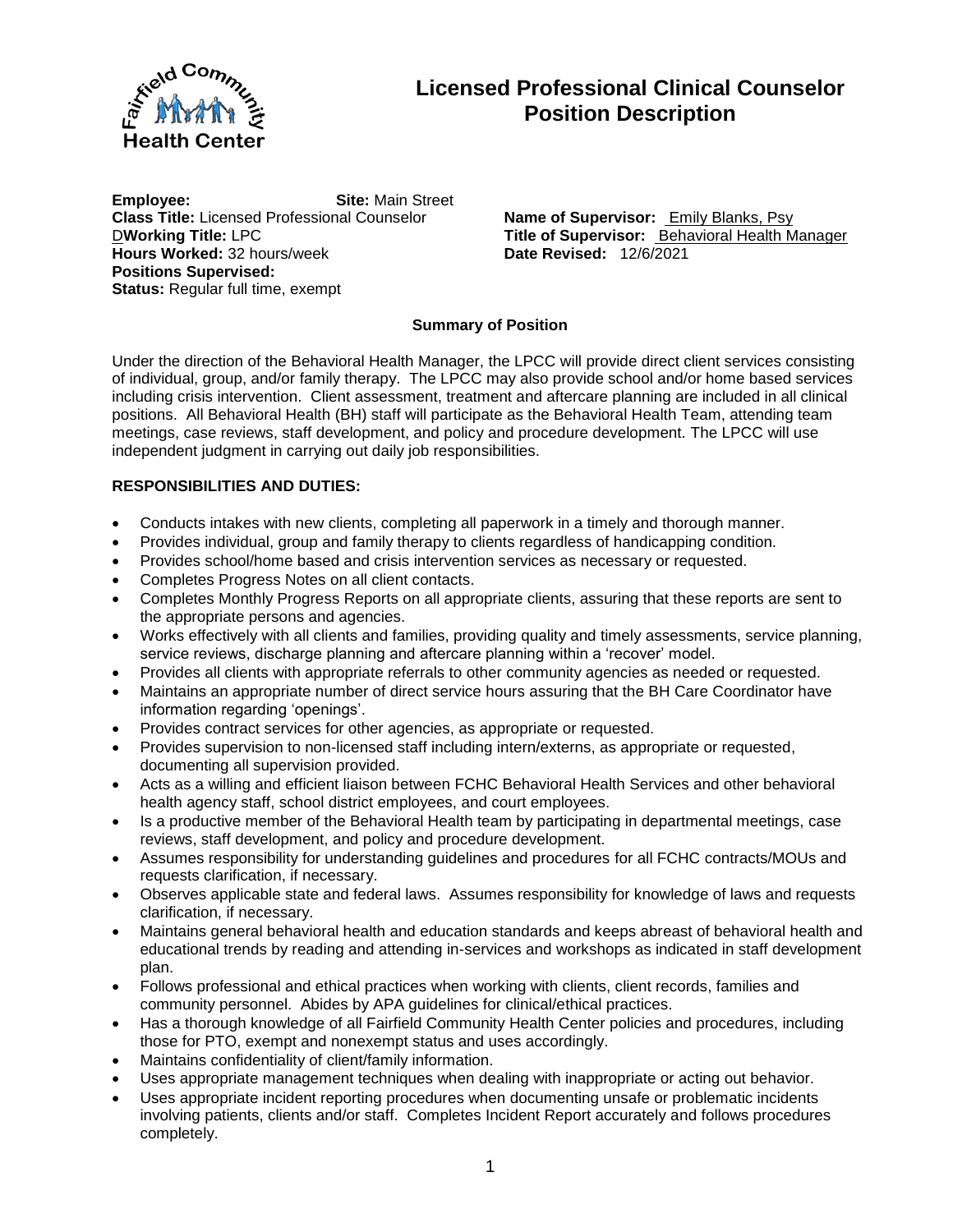- Interacts effectively with Board Members, community members, and other agency personnel to promote a milieu of trust, productivity and growth.
- Provides a responsible, productive and creative role model for other Fairfield Community Health Center staff.
- Maintains a positive attitude toward job responsibilities, working collaboratively with all **FC**HC staff members to create a productive, working team.
- Utilizes appropriate channels for reporting/discussing/solving problems or concerns. Discusses staff concerns with his/her supervisor and other behavioral health staff members prior to involving the CMO, CEO, or other executive staff members.
- Completes other tasks as requested.

**Patient/Customer Focus: Makes patients and their needs a primary focus of one's actions; shows interest in and understanding of the needs and expectations of internal and external customers; gains patient trust and respect; meets or exceeds patient's expectations.** *Core values of Patient-Focused Care: Timely answering of calls, refills and referrals; respect: compassion, empathy, caring, nonjudgmental, focusing on one patient at a time, establish trust and ensure patient satisfaction. Compassionate Care : Treating patient as if they are our family/friends: Platinum Rule (Treat others the way they want to be treated), being kind and courteous, showing empathy and not passing judgment, showing patients respect, understand patient's limitations, demonstrating professionalism even under stressful situations.*

**Quality Orientation: Monitors and checks work to meet quality standards; demonstrates a high level of care and thoroughness; checks work to ensure completeness and accuracy.**

**Technical/Professional Knowledge and Skills: Possesses, acquires and maintains the technical/ professional expertise required to do the job effectively. Demonstrates knowledge through problemsolving, applying professional judgment and competent performance.**

**Communication and Teamwork: Participates as an active and contributing member of a team to achieve team goals. Works collaboratively with others, involves others, shares information as appropriate, shares credit for team accomplishments.** *Core Value of Collaborative Care: teamwork, closer co-worker communication, making best use of time, positive attitude.*

- Actively supports the Mission, Vision and Values of FCHC.
- Actively participates in staff meetings, in-services and training sessions.
- Flexible to cover other office functions as needed, goes beyond their assigned role without being asked.

**Adaptability and Innovation: Adapts well to changes in assignments and priorities, adapts behavior or work methods in response to new information, changing conditions or unexpected obstacles. Uses creativity and imagination to develop new insights into situations and applies new solutions to problems.** *Core Value of Creative Care: open to change, optimistic, focus on learning and sharing.*

- Remains open to feedback for improvement.
- Suggests new ways to address issues.
- Shares patient, office or workflow concerns and possible solutions for resolution.

## **QUALIFICATIONS**

- Master's Degree in Social Work or related field.
- Must be licensed as a LPCC through the State of Ohio Counselor, Social Work, and Marriage and Family Therapist Board.
- Experience in behavioral health or educational setting with at-risk youth or adults.
- Experience conducting individual, group or family therapy or special focus groups.
- Valid Driver's License.
- CPR certified. First Aide certified, if appropriate.
- Experience with Electronic Health/Medical Records is preferred.
- General proficiency with traditional computer software is preferred.